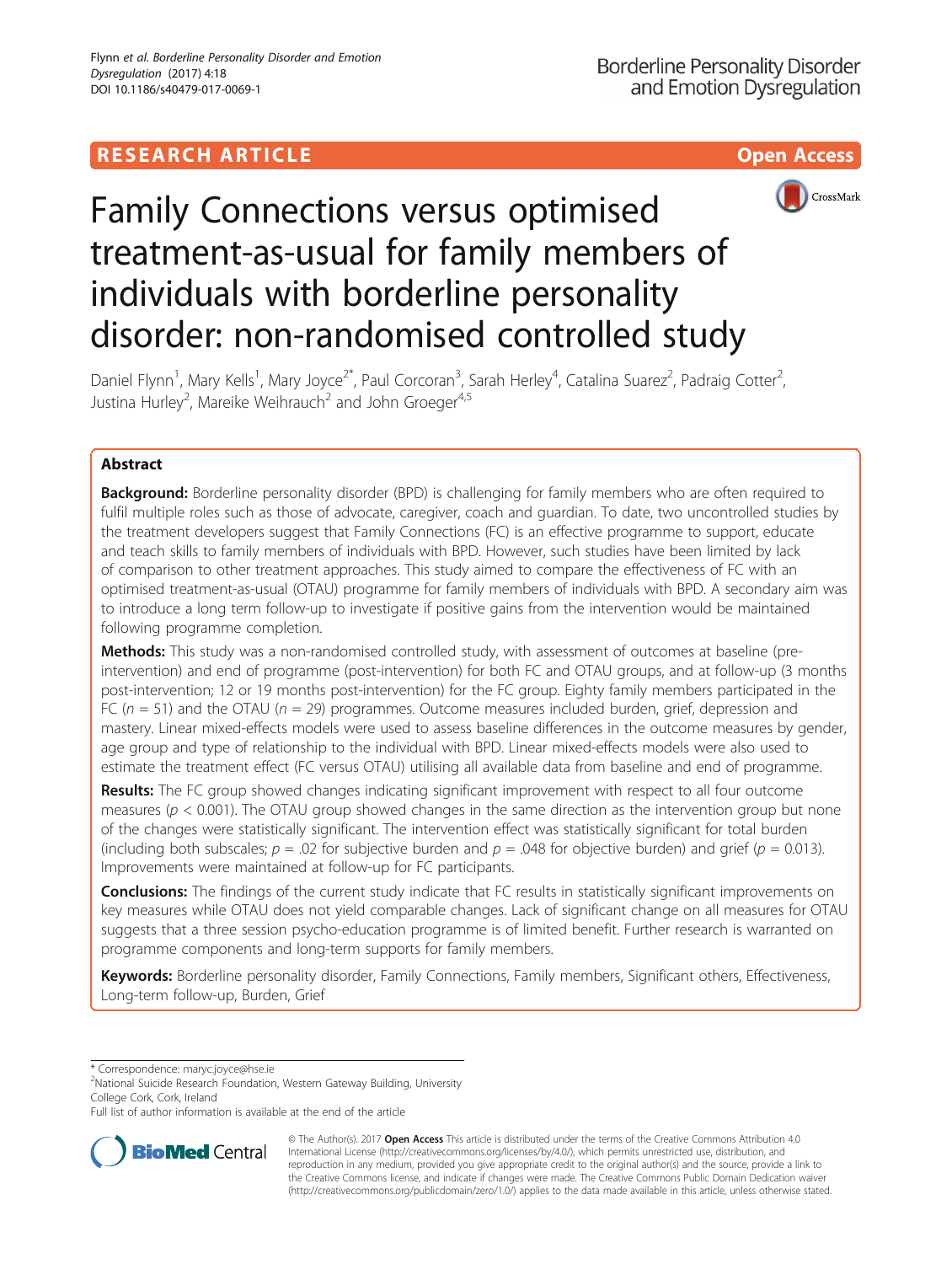# Background

Borderline personality disorder (BPD) is a mental health diagnosis characterised by a pervasive pattern of instability of interpersonal relationships, self-image, affect, and marked impulsivity [[1](#page-8-0)]. BPD typically features patterns of cognitive, emotional and behavioural dysregulation that often manifests in self-harm and suicidal behaviours [[2\]](#page-8-0). Lifetime rates of approximately 69–80% for acts of self-injury, up to 75% for suicide attempts [\[3](#page-8-0)] and 10% for completed suicide [[4\]](#page-8-0) demonstrate the impact of this mental health difficulty, not just on individuals who suffer with it, but also on the family members and significant others who care for them.

Family members of individuals with BPD are often required to fulfil multiple roles such as those of advocate, caregiver, coach and guardian. It has been suggested that over time, stress can deplete family members' capacity to cope effectively, compromising their health and life agenda [\[5](#page-8-0)]. Carers of those with BPD, whether related or unrelated, show higher levels of psychological and somatic distress than the general population [[6\]](#page-8-0). The unpredictability of life, as a result of self-harm and suicidal behaviours [[3, 4\]](#page-8-0) for individuals who have a family member with a BPD diagnosis, the strain of 24-hr duty and worry, and the sense of perpetual crisis has been described as living a 'life tiptoeing', which can lead to feelings of powerlessness, guilt and lifelong grief [\[7\]](#page-8-0).

Burden which has been described as "family member reported stressors due to the ill relative's symptomatology and behaviour, both on other relationships and interfering in daily activities" [[5\]](#page-8-0) has been identified as higher for carers of individuals with personality disorders than for carers of those with other serious mental illnesses [\[8](#page-8-0)]. However, carers of individuals with BPD sometimes experience challenges and discrimination when attempting to engage with health services, are not satisfied with their involvement regarding patient discharge and support, and in general, do not feel valued, included or educated in treatment pathways [\[9](#page-8-0)–[11](#page-8-0)]. The outlined evidence highlights the requirement of support and education, as well as relief of psychological distress for caregivers and significant others of individuals with BPD.

# Family Connections

Dialectical behaviour therapy (DBT) is one of the most researched and empirically supported interventions for treating BPD [\[12\]](#page-8-0). Family Connections, a programme which is based on DBT principles, was developed for relatives of individuals with BPD in an effort to meet the considerable needs of this often overlooked population [[5\]](#page-8-0). The Family Connections (FC) programme is a manualised, educational, skills training and support programme which provides: current information and research on BPD and family functioning; individual coping and family skills training; and group support via shared experience with other group members [\[13](#page-8-0)]. The effectiveness of the FC programme for family members of individuals with a BPD diagnosis was initially explored by Hoffman et al. [\[5](#page-8-0)], the treatment developers, where 44 participants representing 34 families completed pre-intervention, post-intervention and 3 month follow-up self-report questionnaires. Subsequently, they also carried out a replication study with a larger population sample [\[14](#page-8-0)]. In both studies, the FC programme was led by family members of individuals with BPD who had trained in FC. Measures of depression, burden, grief and mastery were chosen to enable comparison with research studies undertaken on carers of those with mental illnesses other than BPD. Both studies found that participation in the FC programme led to significant reductions in grief, burden and depression and to improvements in mastery levels. In Sweden, a nine session FC programme adapted to deal specifically with suicide attempters and led by CBT therapists trained in FC, was delivered to family members of individuals who had attempted suicide [[15\]](#page-8-0). A reduction in depression and burden scores was also observed.

#### Current study

Previous studies on FC [\[5](#page-8-0), [14](#page-8-0)] have neither included a comparison to control conditions or a follow-up longer than 3 months post-intervention. The current study was carried out in a public health setting and was limited by real world challenges such as lack of resources. An optimised treatment-as-usual (OTAU) programme was chosen as a control group. This OTAU programme consisted of a 3-week psycho-education programme for participants.

We hypothesised that the FC programme would be more effective in reducing levels of grief, burden and depression, and in increasing levels of mastery, in comparison to the OTAU programme. Secondly, we hypothesised that gains made by participants in the FC group would be maintained at long term follow-up.

# Methods

# Design and study setting

The aims of this study were to compare the 12-week Family Connections (FC) programme with a 3-week optimised treatment-as-usual (OTAU) programme, and to carry out a long term follow-up with individuals who completed the FC programme. This was a nonrandomised controlled study undertaken in a public health setting in the Republic of Ireland. As there was more demand than places available for the FC programme, a 3-week psycho-education programme was offered to family members waiting for an available place on FC. This 3-week programme was the OTAU condition. Participants went directly into the FC programme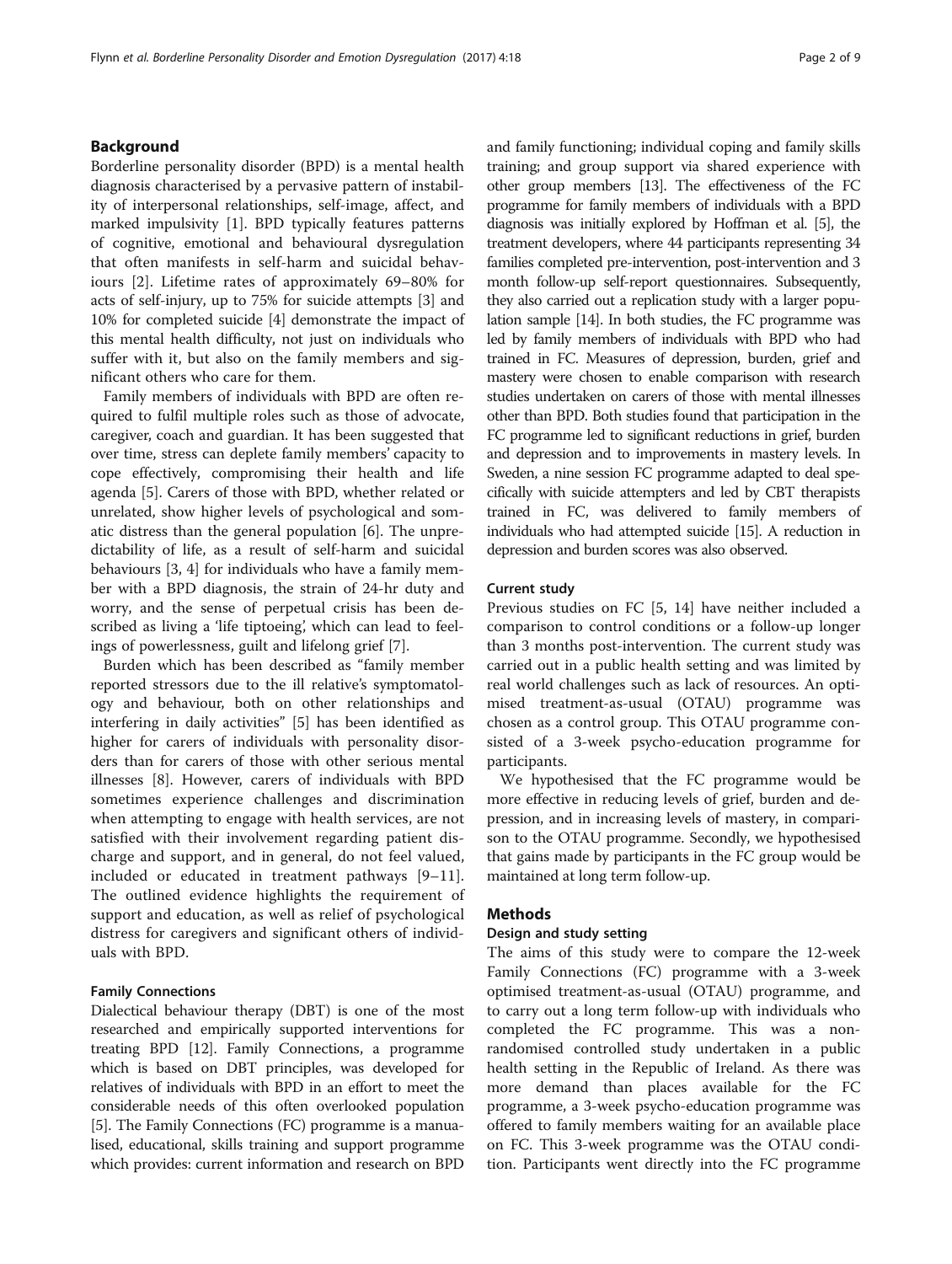if places were available; otherwise they entered the OTAU programme. Data for FC participants who first participated in the OTAU programme were not included in the analyses for the current study.

## Treatment Programmes

# Family Connections

FC is a manualised 12 session programme, typically delivered in community settings for multiple family members/ carers of individuals with BPD [\[13](#page-8-0)]. The FC curriculum is divided into six modules, delivered for 2 hours per session over 12 weeks and covering skills training, education on BPD, practice exercises and homework tasks. Table 1 presents an overview of the content of the six modules delivered in the FC programme.

Throughout the programme, in addition to the above outlined, participants also have time to build a support network with other FC attendees by learning together and sharing lived experiences [\[5](#page-8-0)].

# Optimised treatment-as-usual

The OTAU programme was originally developed as an interim programme for family members on the waiting list for a FC programme. OTAU consisted of three didactic group sessions of psycho-education specifically oriented to family members/significant others of individuals with a BPD diagnosis. The sessions were delivered in 2 hour blocks over 3-week. Session one provided information about BPD and the DBT model. Session two gave an overview of DBT skills content so that family members had familiarity with the DBT terminology, and could understand and support their loved one. Session three focused on the importance of self-care and guidance on how to respond to a loved one with emotional and behavioural dysregulation.

As the FC programme is typically delivered by two facilitators, this format was also followed for the current study. In contrast to previous studies where trained

Table 1 Overview of module content for FC programme

| Module | Content                                                                                                                                 |
|--------|-----------------------------------------------------------------------------------------------------------------------------------------|
|        | Introduction (orientation and current information on<br>research about BPD)                                                             |
| 2      | Family Education (psycho-education on development<br>of BPD and available treatments, transactional model)                              |
| Β      | Relationship Mindfulness (emotional self-management,<br>mindfulness, letting go of judgments and decreasing<br>emotional vulnerability) |
| 4      | Family Environment (skills to improve relationship<br>quality; letting go of anger and acceptance skills)                               |
| 5      | Validation (accurate and effective self-expression,<br>how to validate)                                                                 |
| 6      | Problem Management (defining problems, collaborative<br>problem-solving, knowing when to focus on<br>acceptance and change)             |

family members were the programme facilitators [[5, 14](#page-8-0)], both the FC and OTAU programmes in this study were facilitated by Clinical Psychologists, all of whom were trained in DBT and FC. The co-facilitators varied between Clinical Psychologists who were trained in DBT and FC, and family members who had completed the FC programme and FC leader training.

#### Participants

Participants for the FC programme were recruited via their family member with BPD who was either attending a 12 month DBT programme, or were on the wait list for a DBT programme in their local public community mental health service. Individuals with BPD nominated one or more family members to participate in the FC programme. Participants had to be 18 years or more to participate in the intervention. Family members who wanted to participate in the FC programme then made contact with the programme facilitators to indicate their interest.

All family members who participated in the FC and OTAU programmes were invited to participate in the research study. Recruitment of participants took place from March 2011 to March 2015. All individuals who were approached consented to participate in the research evaluation resulting in 100% participation rate for this study. Eighty participants representing 53 families partook in this study. Participants ranged in age from 18 to 70 years. The majority of participants were a parent of their family member with BPD. See Table 2 for demographic information of participants.

# Procedure

Informed written consent was obtained by the researchers at the beginning of the study for participation in the research evaluation. Participants in both groups

Table 2 Participant demographics of the FC and OTAU groups

| Variable      |                | FC group<br>$(n = 51)$ | OTAU group<br>$(n = 29)$ |
|---------------|----------------|------------------------|--------------------------|
| Gender        | Male           | 23 (45%)               | 16 (55%)                 |
|               | Female         | 28 (55%)               | 13 (45%)                 |
| Age           | $18 - 20$      | $0(0\%)$               | 3(10%)                   |
|               | $21 - 30$      | 7 (14%)                | 3(10%)                   |
|               | $31 - 40$      | 10 (20%)               | 2(9%)                    |
|               | $41 - 50$      | 11 (22%)               | 11 (38%)                 |
|               | $51 - 60$      | 16 (31%)               | 8 (28%)                  |
|               | $61 - 70$      | 5 (10%)                | 2(7%)                    |
|               | $70+$          | 2(4%)                  | $0(0\%)$                 |
| Relative Type | Parent         | 29 (57%)               | 14 (48%)                 |
|               | Spouse/Partner | 14 (27%)               | 9(31%)                   |
|               | Other          | 8 (16%)                | 6 (21%)                  |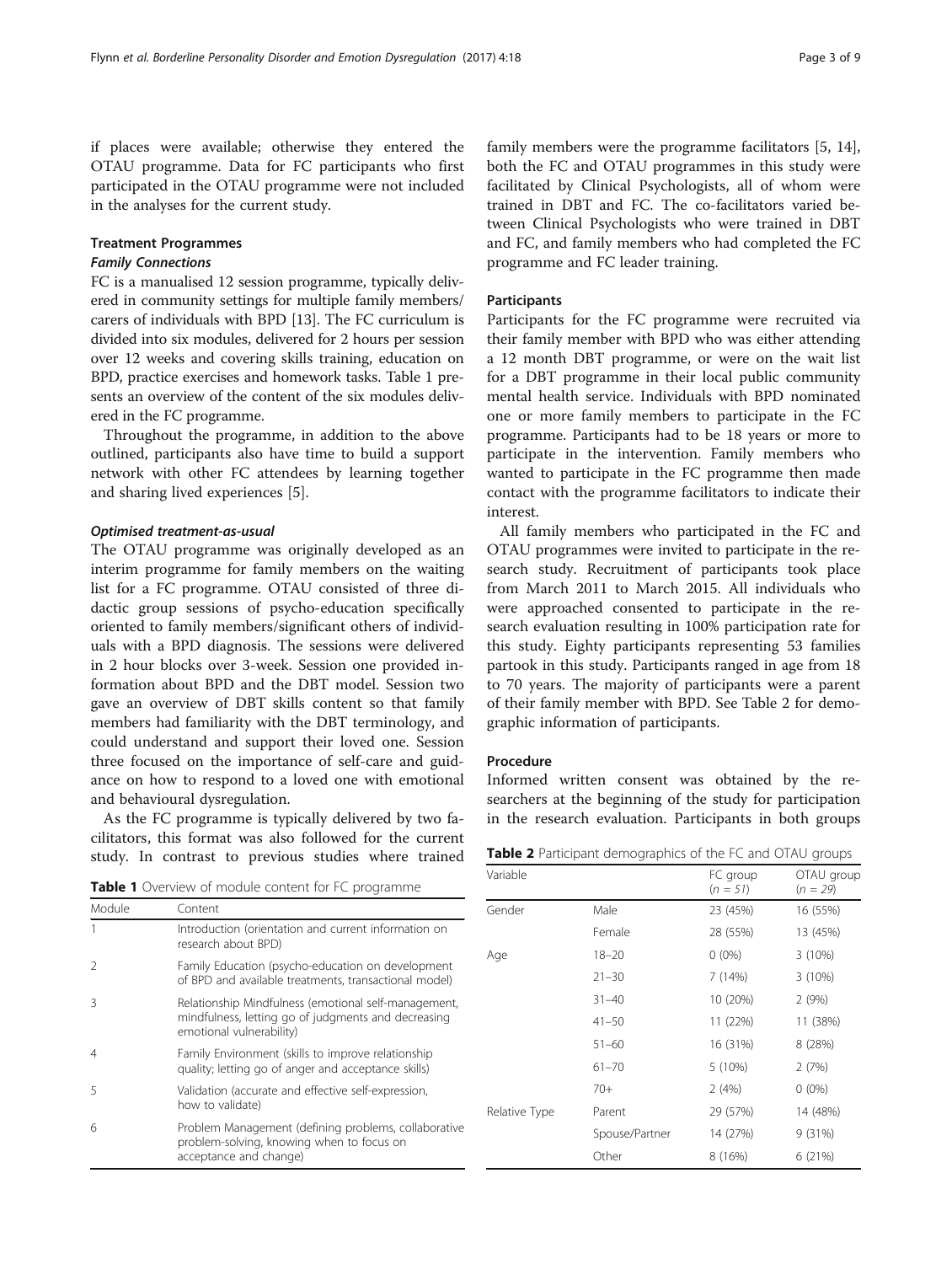(FC and OTAU) then completed the outcome measures during the first session or at home if they preferred privacy for completion of measures. If completing the questionnaires at home, participants were asked to return the completed questionnaires to the researchers before the second session of the programme. The researchers were available to assist with any queries from participants if they arose.

#### Post-intervention

Participants in both groups (FC and OTAU) completed the same battery of measures in the final session of the intervention. Contact details were also obtained from participants to facilitate follow-up data collection. This was only applicable for participants who completed the FC programme. Participants who completed the OTAU programme were offered the opportunity to proceed onto the next available FC programme; therefore there was no follow-up data collection for OTAU participants.

# Three-month follow-up

Three months after completion of the FC programme, participants were contacted via telephone to remind them that follow-up data collection was due to take place. If participants were willing to continue their participation in the research study, address details were verified so the battery of measures could be posted to them. Participants were asked to return the measures within a week of receiving them using the prepaid return envelope provided. If completed measures had not been returned during this timeframe, a text message was sent to remind participants to complete and return the measures.

#### Long-term follow-up

The procedure for data collection at long-term followup was the same as at 3 months post-intervention. For participants who completed the programme between 2011 and 2013, long-term follow-up was collected at 19 months following programme completion. Given resource limitations and difficulties with accessing participants at 19 month follow-up, FC participants from 2013 to 2015 were assessed at 12 month follow-up. Mann-Whitney 'U' tests were carried out on the data to investigate if there was a difference in scores for participants who completed measures at either the 12 or 19 month follow-up time-point. As there was no statistically significant difference between the groups, and median scores on all measures were similar for participants irrespective of whether they completed a 12 or 19 month follow-up, participants who completed either a 12 or 19 month follow-up were amalgamated into one group which is referred to as the long-term follow-up.

## Measures

In line with previous research conducted on the FC programme, the measures that were used to examine the effectiveness of both the intervention and OTAU groups were the same as those used in Hoffman et al.'s [[5, 14](#page-8-0)] studies.<sup>1</sup>

The Burden Assessment Scale (BAS; Reinhard et al. [[16\]](#page-8-0)) was used to measure the construct of burden. The BAS consists of two subscales which measure objective burden and subjective burden. All items on the scale are scored to provide a total burden score. In the current study, the internal reliability of the BAS subscales and total scale ranged from .87 to .93.

The Grief Assessment Scale (GAS; Struening et al. [[17\]](#page-8-0)) is a 15-item scale which measures individuals' current feelings of grief. The internal reliability of the GAS in this study was .94.

The Revised Centre for Epidemiologic Studies Depression Scale (CES-D; Radloff et al. [\[18](#page-8-0)]) is a 20-item scale which examines levels of depressive symptoms experienced by participants. The internal reliability of the CES-D in this study was .91.

The Personal Mastery Scale (PMS; Pearlin et al. [\[19](#page-8-0)]) is a 7-item self-report questionnaire which measures participants' perceived level of coping. In the current study, the internal reliability of the PMS was .74.

# Power analysis

The study used a two-by-two repeated measures design whereby the treatment effect was based on comparing the change across time in the FC group with 51 participants to the change across time in the OTAU group with 29 participants. A posthoc power analysis was completed on the data. At the 5% level of statistical significance, assuming a correlation between pre-post measurement pairs of 0.5, a two-sided, two-sample t-test had 81% power to detect a difference in mean changes equivalent to an effect size of 0.67 standard deviations. The study had 56% and 89% power to detect effect sizes equivalent to 0.5 and 0.75 standard deviations, respectively.

# Statistical analysis

All outcome measures were quantitative and were summarised by their mean and standard deviation. Linear mixed-effects models were used to assess baseline differences in the outcome measures by gender, age group and type of relationship to the individual with BPD. Linear mixed-effects models were also used to estimate the treatment effect (FC versus OTAU) utilising all available data from baseline and end of programme. These models included a random intercept to allow for repeated measures on the same individual and also adjusted for clustering in the data as some participants came from the same family. Participant characteristics associated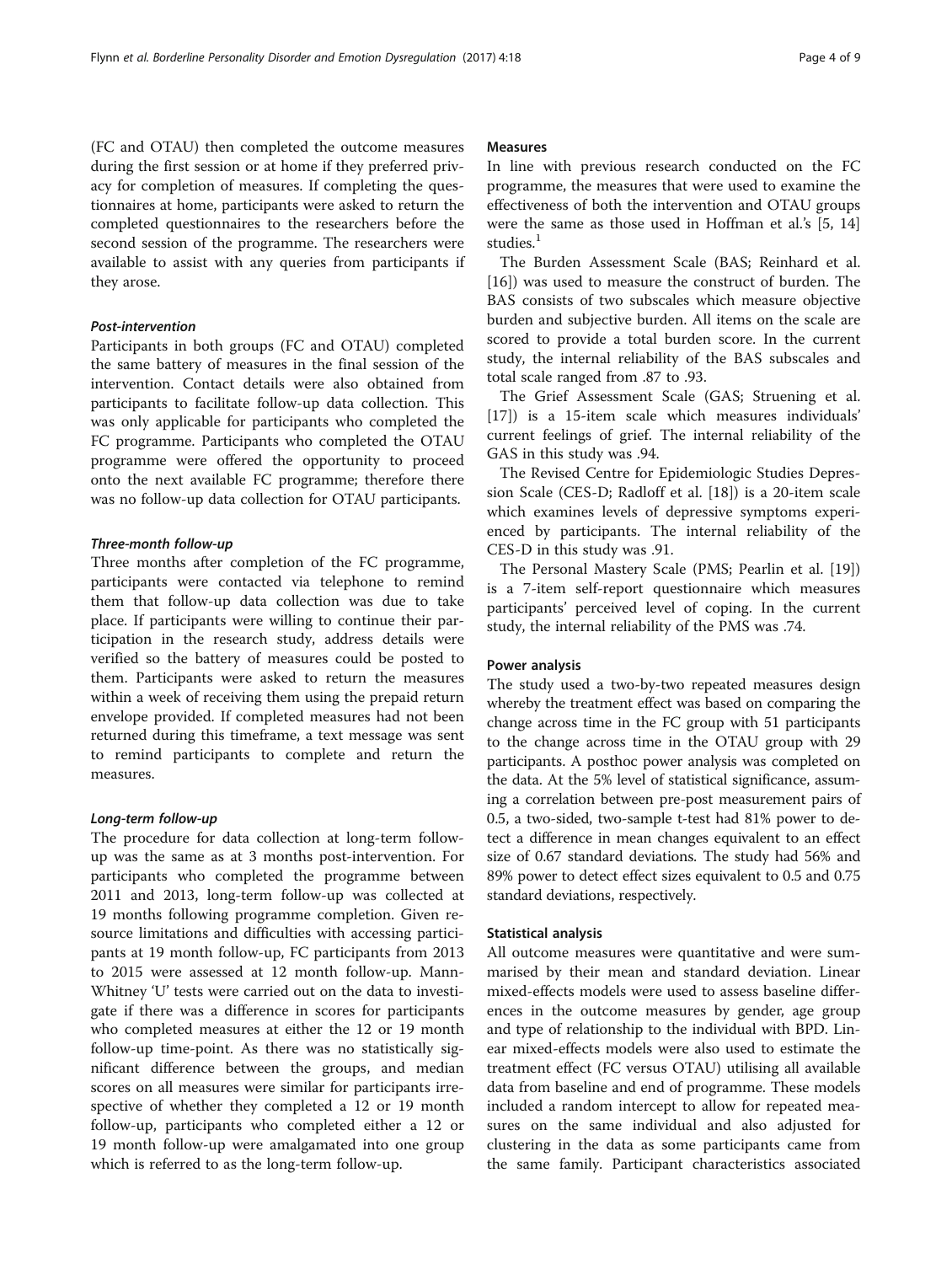with baseline differences in the outcome measures were included in the models that assessed the treatment effects. Data were analysed using Stata version 13.1 for Windows.

# Results

Of the 80 participants originally recruited for this study, 51 participated in the FC programme and 29 in the OTAU programme (see Fig. 1). Fifty-one FC participants completed baseline assessments and 35 completed postintervention assessments. Twelve participants did not complete the programme and four did not return measures at post-intervention. Twenty-nine OTAU participants completed baseline assessments and 22 completed post-intervention assessments. Seven participants did not complete the OTAU programme.

# Drop-out rates and missing data

Intervention drop-out rates were similar in both groups, with 24% drop-out in both the FC (12 of 51 participants) and OTAU (7 of 29 participants) groups. While all participants (22 of 22; 100%) who completed the OTAU programme completed the post-intervention outcome measures, 90% (35 of 39 participants) who completed the FC programme completed the post-intervention measures. At follow-up, 33 of 39 participants (85%) who completed the FC programme completed the 3-month follow-up measures and almost half (18 of 39; 46%) completed long-term follow-up measures.

# Baseline scores on outcome measures

Baseline scores on outcome measures for each group are reported in Table [3](#page-5-0).

Participants in the FC group ( $n = 51$ ) reported significantly higher scores of objective burden (BAS Obj) and total burden (BAS Total) at baseline. While FC participants also reported higher subjective burden scores (BAS Sub), this difference was not statistically significant. Although not statistically significant, participants in the OTAU group reported higher grief scores (GAS) than FC participants. Mastery (PMS) and depression scores (CESD) were similar for both groups.

## Baseline differences by participant characteristics

Gender, age and relative type were explored as constructs which could potentially impact on scores at baseline. The analyses showed that female participants had higher levels of objective burden, subjective burden, total burden, grief and depression as reported in Table [4](#page-5-0).

There were no differences according to age. When compared with parents, partners had higher levels of

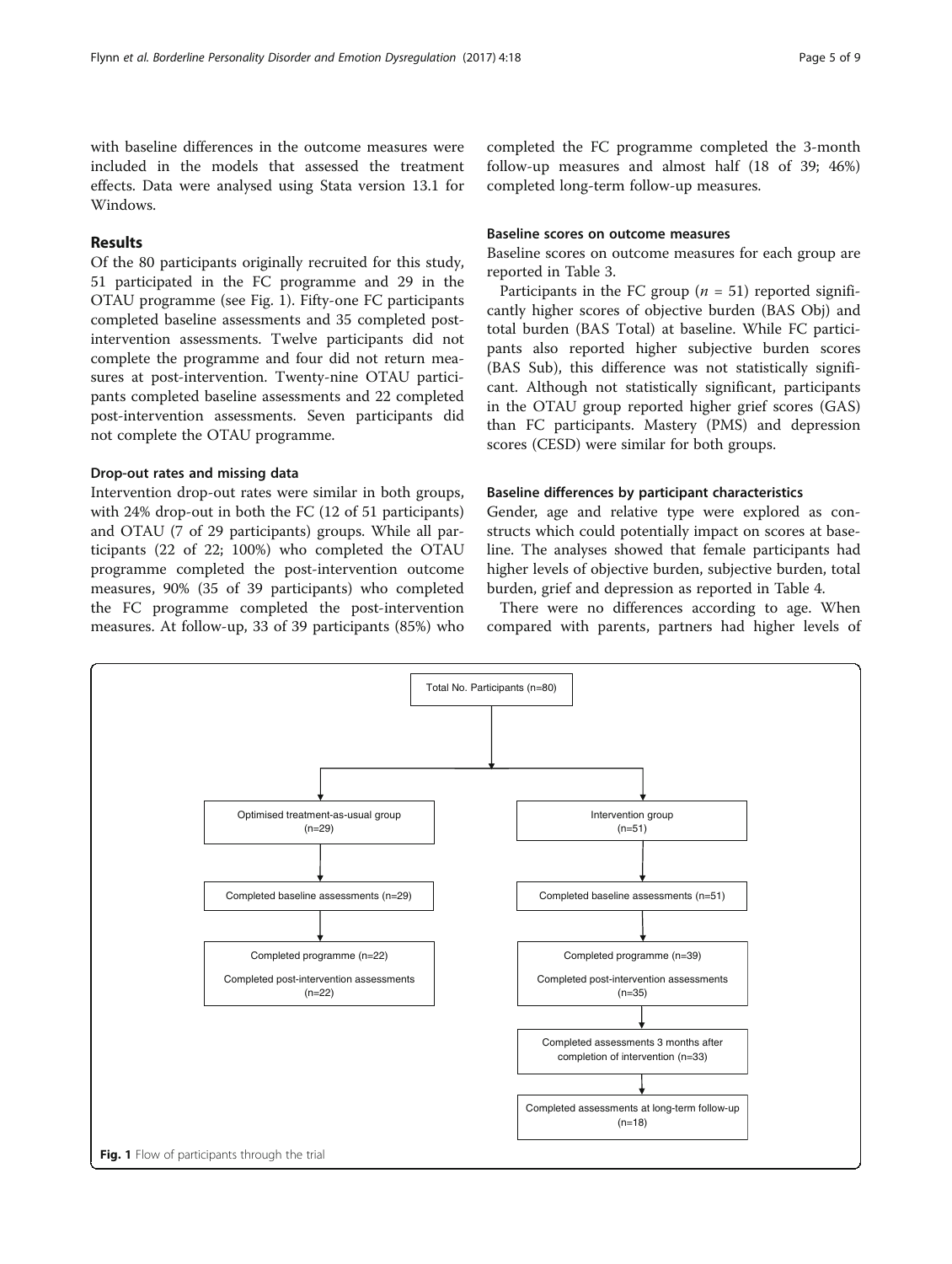<span id="page-5-0"></span>Table 3 Baseline scores on outcome measures for the FC and OTAU groups

| Variable         | FC M (SD) $n = 51$ | OTAU M(SD) $n = 29$ | t (df), $p$      |
|------------------|--------------------|---------------------|------------------|
| <b>BAS Obj</b>   | 24.5(7.3)          | 20.2(5.9)           | $-2.7(77)$ , 01  |
| <b>BAS Sub</b>   | 26.5(7.8)          | 23.8(5.6)           | $-1.6$ (77), .11 |
| <b>BAS Total</b> | 51.0 (14.2)        | 44.0 (10.4)         | $-2.3$ (77), .02 |
| GAS              | 49.9 (14.7)        | 52.8 (13.4)         | $0.9(78)$ , .39  |
| <b>PMS</b>       | 19.6(3.5)          | 18.8 (4.0)          | $-.9(76)$ , .38  |
| CESD             | 17.3 (10.3)        | 17.2 (13.0)         | $-.05(73)$ , .96 |

objective burden and other relatives reported higher levels of mastery.

# Outcome measures at pre- and post-intervention

Within the FC group, there was a significant improvement with respect to all four outcome measures  $(p < 0.001$ ; see Table [5](#page-6-0)). Within the OTAU group, there were changes in the same direction as the intervention group but none of the changes were statistically significant. Comparing these changes between the two groups showed a statistically significant treatment effect for burden and grief.

#### Outcome measures at follow-up

During the three month period following completion of the FC programme (i.e. between T2 and T3), there were further decreases in objective burden ( $p = .026$ ), subjective burden, total burden ( $p = .031$ ) and grief. Depression and mastery scores showed no change at the 3 month followup time-point (see Fig. [2\)](#page-6-0). There were no further changes observed at the long-term follow-up.

# **Discussion**

This was the first study to compare the effectiveness of the FC programme to a control group. The main aim of this study, to assess whether the FC programme would be more effective in reducing burden, grief, depression and in increasing levels of mastery in comparison to the OTAU group, was partially supported. A treatment effect was observed; the FC programme showed significantly

larger reductions from pre- to post-intervention for burden and grief. The groups did not differ significantly in terms of change on depression or mastery scores, although the latter approached significance. This study also introduced a long term follow-up to investigate if positive gains from the intervention would be maintained at follow-up and this hypothesis was supported by the analysis.

As a relatively new programme, research to date on FC is limited; use of the measures in previous studies on FC [[5, 14\]](#page-8-0) helps to build the knowledge base regarding the effectiveness of FC and allowed for an examination of concordance of FC results with prior studies. Overall, results in the Irish setting were comparable to previous studies, with significant changes on all outcome measures for FC participants. This implies a consistency to the effectiveness of the FC programme independent of location.

Publicly funded health systems struggle to balance the need for an effective intervention with limited clinical resources. Research indicates that an active component of treating BPD involves structuring the environment. In structuring the environment, it is anticipated that changes among family members may be helpful to reinforce skilful behaviour of the person with BPD [\[20](#page-8-0)]. In the absence of staff trained in FC, the provision of psycho-education through the OTAU programme was an initial attempt to structure the environment, whereby information and understanding about BPD is provided to family members. This was offered to engage with and encourage family members to develop understanding, and thus cultivate more benign interpretations of some of the more challenging behaviours associated with BPD.

It is appreciated and acknowledged that the OTAU programme does not constitute a direct comparison group to the FC intervention due to the significant variation in duration between the programmes, and thus is not intended to be viewed as a true control. However, as a 3-week programme of short duration, the OTAU programme is a more tangible offering where there are limited resources and for the purposes of this study, gives the OTAU programme validity as a potentially viable treatment for this cohort. The 3-week OTAU programme

Table 4 Effects of gender, age and relative type on baseline scores of burden, grief, mastery and depression

| Variable         | Ref. group<br>(Male, $<$ 51 years, parent) <sup>*</sup> | Female<br>(vs. male)           | $51$ years $+$<br>$(vs. < 51 \text{ years})$ | Partner<br>(vs. parent)      | Other relative<br>(vs. parent) |
|------------------|---------------------------------------------------------|--------------------------------|----------------------------------------------|------------------------------|--------------------------------|
| BAS Obj          | 18.8 (14.7 to 23), <0.001                               | $+4.9$ (2.3 to 7.5), <0.001    | $+1.8$ (-2 to 5.6), 0.36                     | $+4.9$ (0.6 to 9.1), 0.025   | $-1.3$ ( $-5.7$ to 3), 0.549   |
| <b>BAS Sub</b>   | 21.5 (17 to 26), <0.001                                 | $+5.3$ (2.1 to 8.5), <0.001    | $+1.4$ (-2.8 to 5.6), 0.521                  | $+2.5$ (-2.2 to 7.2), 0.298  | $-0.4$ ( $-5.5$ to 4.7), 0.867 |
| <b>BAS Total</b> | 40 (32 to 48), <0.001                                   | $+10.4$ (5.2 to 15.6), <0.001  | $+3.4$ (-4 to 10.9), 0.366                   | $+7.6$ (-0.7 to 15.9), 0.071 | $-2$ (-10.6 to 6.6), 0.649     |
| <b>GAS</b>       | 45 (36.4 to 53.6), <0.001                               | $+10.6$ (4.8 to 16.5), <0.001  | $0$ (-8 to 8), 0.999                         | $-1.3$ (-10.2 to 7.6), 0.77  | $+0.9$ (-8.5 to 10.3), 0.853   |
| PMS              | 18.8 (16.6 to 21), <0.001                               | $-0.9$ ( $-2.6$ to 0.8), 0.306 | $-0.1$ ( $-2.2$ to 1.9), 0.899               | $+1.7$ (-0.6 to 4), 0.156    | $+3.7$ (1.1 to 6.2), 0.005     |
| <b>CESD</b>      | 10.1 (2.9 to 17.3), 0.006                               | +5.6 (0.4 to 10.7), 0.034      | $+5.2$ (-1.5 to 11.8), 0.131                 | $+5$ (-2.5 to 12.5), 0.194   | $+1.1$ (-6.9 to 9.1), 0.783    |

\*estimated effect, (95% C.l.), p value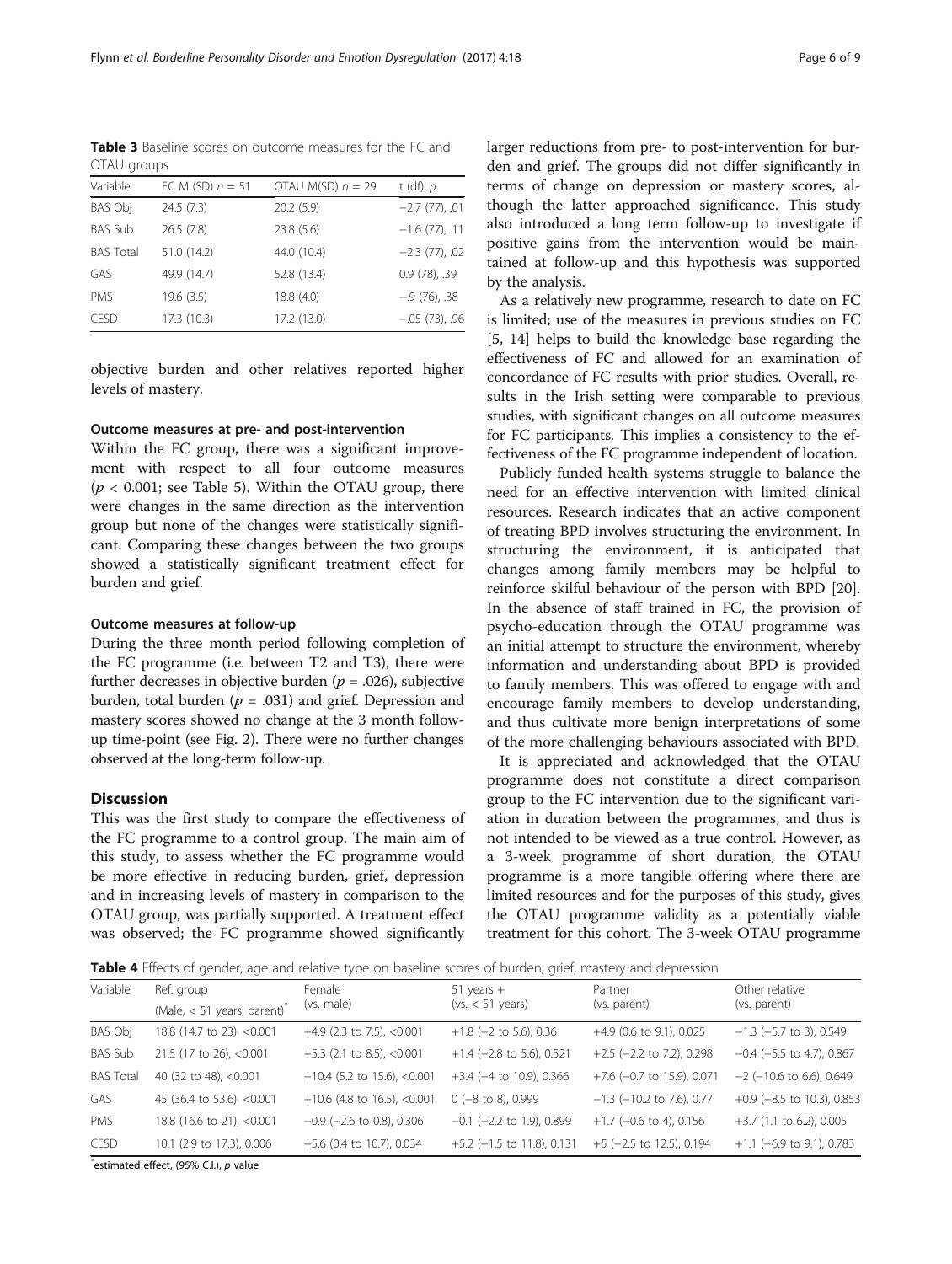| Variable         | FC group ( $n = 51$ ) Mean change (95% CI), p | OTAU group ( $n = 29$ ) Mean change (95% CI), p | Treatment effect Mean (95% CI), p   |
|------------------|-----------------------------------------------|-------------------------------------------------|-------------------------------------|
| BAS Obj          | $-5.3$ ( $-7.6$ to $-3.0$ ), $< 0.001$        | $-2.1$ ( $-4.4$ to 0.2), 0.071                  | $-3.2$ (-6.3 to 0.0), 0.048         |
| <b>BAS Sub</b>   | $-6.3$ ( $-8.9$ to $-3.6$ ), $< 0.001$        | $-1.6$ ( $-4.1$ to 0.8), 0.19                   | $-4.7$ ( $-8.5$ to $-0.8$ ), 0.017  |
| <b>BAS Total</b> | $-11.6$ (-16.3 to -6.9), <0.001               | $-3.7$ ( $-8.2$ to 0.7), 0.103                  | $-7.9$ (-14.5 to -1.2), 0.020       |
| GAS              | $-9.5$ ( $-13.6$ to $-5.3$ ), $< 0.001$       | $-2.1$ (-6.8 to 2.6), 0.388                     | $-7.3$ ( $-13.1$ to $-1.6$ ), 0.013 |
| PMS              | 1.9 (0.8 to 2.9), <0.001                      | $0.2$ (-1.2 to 1.7), 0.739                      | $1.6$ (-0.1 to 3.4), 0.070          |
| <b>CESD</b>      | $-5.5$ ( $-8.6$ to $-2.4$ ), $< 0.001$        | $-2.0$ (-6.4 to 2.4), 0.381                     | $-3.3$ ( $-8$ to 1.4), 0.170        |

<span id="page-6-0"></span>Table 5 Change in outcome measures and treatment effect at post-intervention

Mean changes adjusted for gender and relative type

attempted to address some of the key challenges identified for this cohort of individuals i.e. being overlooked by mental health services; managing perceived discrimination against those who care for individuals with BPD; and attempting to address inadequate support services for relatives of individuals with BPD [\[9](#page-8-0), [10](#page-8-0)].

The potential impact of multiple participants representing the same individual with BPD in the groups was factored into the analysis. Hoffman et al., [[5, 14\]](#page-8-0) also considered this in their analysis and noted that when multiple family members participate in an intervention, their ongoing discussion of programme material and mutual support of each other's skills practice outside of sessions may enhance their learning. This potentially impacts upon their scores on outcome variables.

The FC group in the current study differed from FC as delivered in previous research studies in the following ways: it was clinician led; participants' family members with BPD were actively engaged in a parallel DBT programme; and participants were resident in Ireland. Nonetheless, findings on objective and subjective burden, and grief corroborate with Hoffman et al. results [\[5, 14](#page-8-0)].

Analyses showed that family members experienced objective and subjective burden and grief differently according to gender and type of relationship, with females and parents reporting the highest scores. Depression scores for participants in the current study were lower than those in both Hoffman et al. studies [\[5, 14](#page-8-0)]. It is difficult to identify a concrete reason for such disparity in scores at pre- and post-intervention; however, it is possible that cultural variance in public attitudes towards depression in an Irish context may have influenced individuals' responses [[21](#page-8-0)]. These findings have clinical implications when addressing the needs of carer well-being. Further research may assist us in understanding the challenges faced by these groups and to respond more effectively to their needs.

# Limitations

A number of limitations of the current study warrant consideration. This study took the form of a non-randomised controlled study as it would have been unethical to do random allocation when there is evidence to suggest that completion of the FC programme results in improved outcomes for participants. Additionally, at the time of this

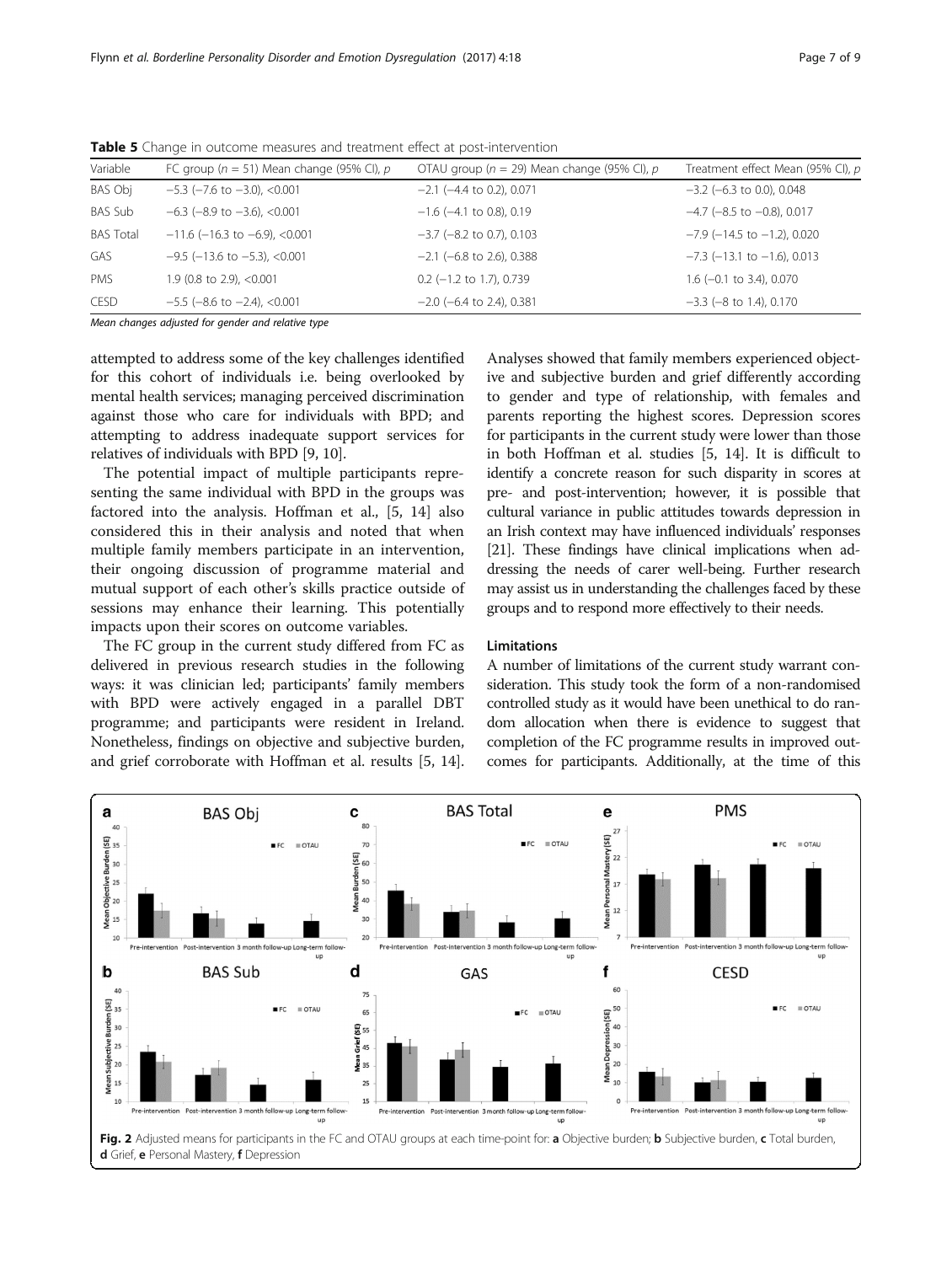study, there was no alternative evidence-based intervention available for this participant group that could have been used as a comparison group. Therefore, no control group could be accessed for inclusion in this study. In the absence of a control group, the OTAU programme was an attempt at including a comparison group. It is acknowledged however that the discrepancy in intervention duration between the two conditions, though reflective of real world scenarios, limits the comparability between the two groups. Thus, a limitation of this study is that it uses an uncontrolled, non-randomised design, making it difficult to determine whether changes that were found were wholly due as a result of the intervention, or in part, related to other factors such as the passage of time.

The stage of participation of the individual on the DBT programme was not accounted for in the current study. Therefore it is possible that some of the changes on constructs which the current study found may have been mediated by therapeutic gains of the family member with BPD depending on what stage they were at on a DBT programme.

### Recommendations

This and previous studies attest to the effectiveness of FC. What is not known is whether it is the collective combination of the FC programme modules or one or more individual modules within the programme that are contributing to improvements in family members' experience. Ideally, future research would allow for: an intervention and control of equal duration to allow for accurate comparisons between groups; differentiation as to whether it is intervention duration or intervention components which contribute to the construct changes; focus on control interventions of psycho-education, skills and support as individual programmes.

This study acknowledges that the FC intervention is being implemented in a scenario where the BPD diagnosed family members are concurrently undergoing DBT treatment which may be suggestive of having an additional therapeutic effect. Previous studies did not report on whether participants' family members were engaged with a treatment programme at the time of FC participation. Future research could consider the stage of DBT treatment of the family member with BPD, and the number of family members participating in the FC programme.

Anecdotal feedback from participants indicated participant need for further skills training input following programme completion. Participants found it challenging to consolidate skills and generalise their use to other settings. This is highlighted by the lack of change in mastery scores for FC participants at follow-up. Having considered both pieces of information, we explored alternative teaching methods and tools (e.g. a DVD resource depicting family application of skills in different scenarios based on real-world examples) which might serve as a beneficial adjunct to the current manualised treatment. Additional research would be well placed to further consider whether such adjuncts could further consolidate mastery for participants who complete the FC programme.

It was earlier acknowledged that this study was different to previous studies on FC [\[5, 14](#page-8-0)] whereby the intervention was facilitated by clinicians rather than family members trained in FC. As the results for the most part corroborate those of previous studies, it would be of interest to examine whether or not there are in fact differences between clinician and family member led FC programmes. Prior to this study, there were no clinicians or family members trained to deliver the FC programme in Ireland. Since completion of FC training by three clinicians in 2011 and subsequent delivery of a number of programmes in Ireland, family members have both completed FC and subsequent facilitator training. Future research could consider whether clinician led or family member led FC yields the most effective results for participants.

Research to date, has with good reason, utilised a standardised battery of measures to facilitate comparison with other family studies. Future research would be well placed to critically analyse whether these measures are sufficient to extend on prior studies. For example, the construct of depression in this study was not clinically relevant for the participants in this sample. Anecdotal evidence from family members of individuals with BPD indicates that the construct of hopelessness may be of more relevance for further exploration. A qualitative exploration of participants' experiences of the FC programme may yield information which may further guide the selection of appropriate constructs which are particularly relevant for family member of individuals with BPD.

# Conclusions

The findings of the current study indicate that FC results in statistically significant improvements on key measures while OTAU does not yield comparable changes. Lack of significant change on all measures for OTAU suggests that a three session psycho-education programme is of limited benefit. It lends support to the possibility that psycho-education only is not sufficient for change and posits the question as to whether skills training and support, the other two components of FC are the active components of change. However, given that this study did not follow a randomised design, and participant numbers for each condition were not equal with larger numbers in the FC condition, these findings should be interpreted with caution.

This is the first study of FC that has attempted to introduce a comparison group and a longer term follow-